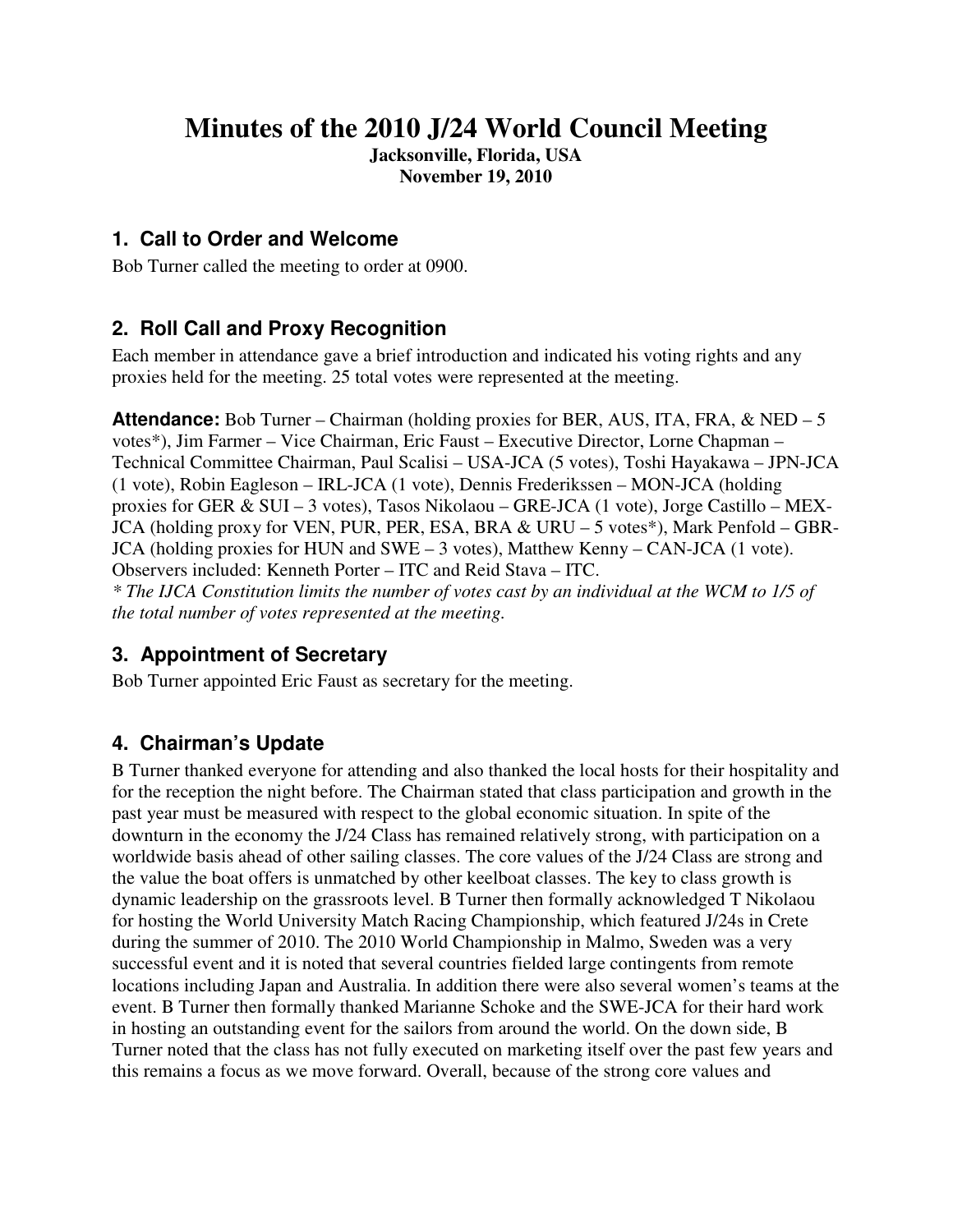organizational structure, the J/24 Class is in a strong position to maintain and grow its position in the sailing world.

# **5. Approval of 2009 WCM Minutes**

The minutes of the 2009 World Council Meeting were distributed and reviewed. **R Eagleson made a motion that, "the minutes of the 2009 World Council Meeting be approved as written." The motion was seconded and unanimously approved.** 

# **6. Actions Arising from Previous WCM**

Sail Royalty Buttons - P Scalisi reported on his investigation into using molded plastic sail royalty buttons instead of the sail royalty labels currently utilized by the class. The cost per button would be approximately \$2 and more if the buttons are to be sequentially numbered. After discussion by the group it was agreed that the transition to royalty buttons was not needed at this time.

A further discussion continued about how the royalty labels are sold and how the income is distributed. Under the current system, NJCAs purchase royalty labels from the IJCA at a wholesale price and they are then sold to sailmakers as needed at a retail price set by the NJCA. Countries that do not have active sailmakers typically do not receive money for the labels on sails sold into their country. With the advent of single source manufacturing in China and Sri Lanka, the system established in 2003 of allocating royalty income based in manufacturer supplied export information is no longer a feasible. After discussion, it was agreed that the royalty labels should continue to be attached to each sail by the sailmakers because asking each sailor to purchase and attach royalty labels would create additional hassles for boat owners. Several alternative ideas were discussed. R Eagleson stated that the current system is clearly not working. He suggested that the simplest solution is to abandon the current income allocation system, have all sailmakers buy labels directly from the IJCA and have the IJCA keep the income for use in supporting all worldwide J/24 activities. P Scalisi noted that even with the proposed solution offered by R Eagleson, each NJCA can require an additional country royalty label be attached to each sail to offset any losses in income. After further discussion, **R Eagleson made a motion that, "The current system of royalty label income redistribution be discontinued and all sailmakers worldwide shall purchase royalty labels on a retail basis directly from the IJCA. The IJCA Executive Committee is charged with developing an equitable system for utilizing the funds for initiatives supporting the J/24 Class around the world." The motion was seconded and approved.** 

NJCA Communication Contact - B Turner reminded the group that each NJCA should nominate a specific individual to be in charge of communicating NJCA news and reports to the IJCA. E Faust indicated that the new website system would help with this process and would be discussed later in the meeting.

Obtaining the J/24 Copyright – B Turner indicated that J/Boats is not interested in selling the copyright for the J/24.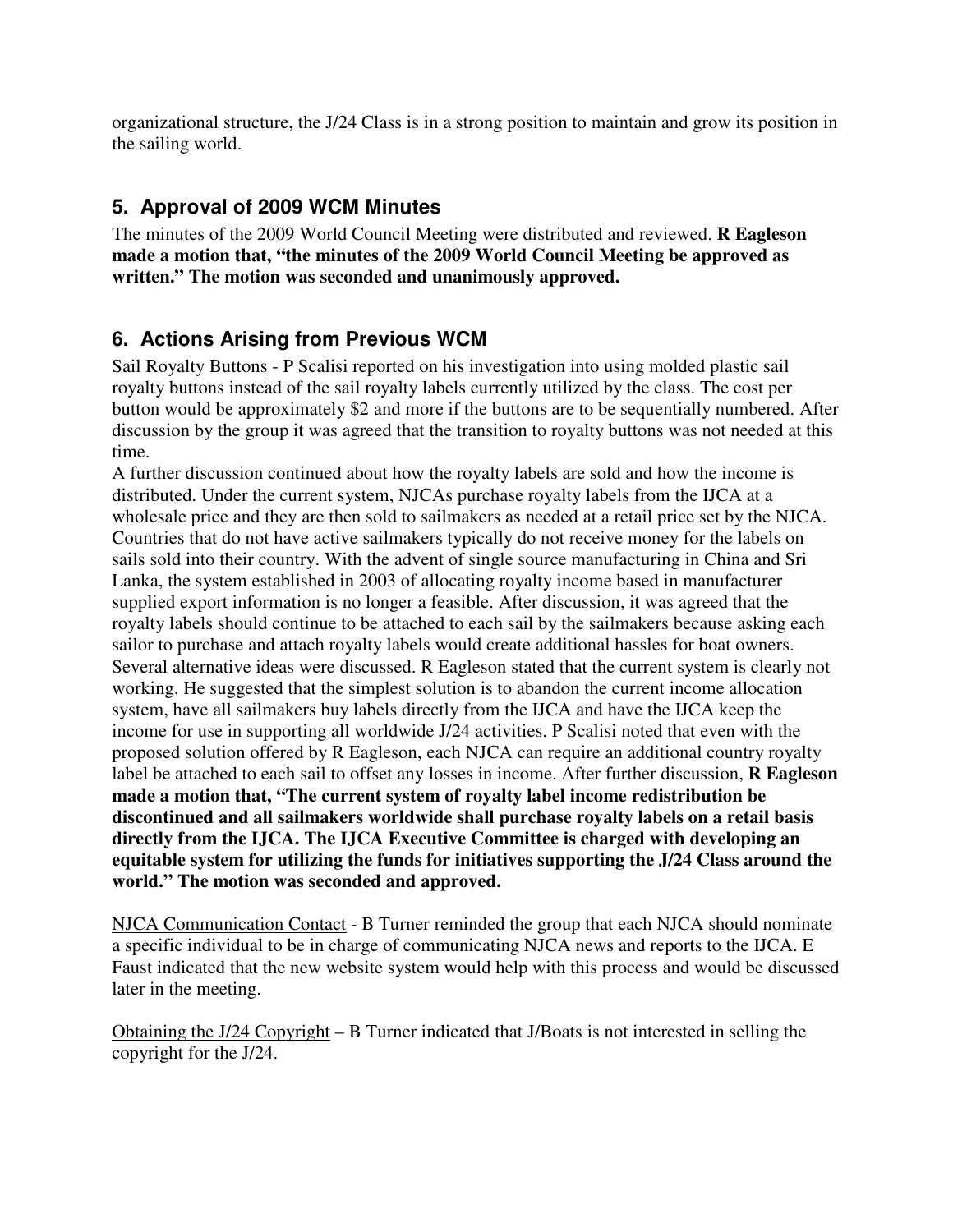Shorter Regatta Timescales – B Turner reminded the group of the previous World Council recommendation to limit the timescale for major regatta to a maximum of one week.

### **7. Elections**

**B Turner proposed the following slate of Executive Committee members:** 

- **Chairman J Farmer, nominated by B Turner, seconded by P Scalisi.**
- **Vice Chairman R Eagleson, nominated by J Farmer, seconded by J Castillo.**
- **Executive Committee P Scalisi, nominated by J Farmer, seconded by T Nikolaou.**
- **Executive Committee Marianne Schoke, nominated by B Turner, seconded by M Penfold.**
- **World Championship Representative to Executive Committee Siegfried Spitzky, nominated by B Turner, seconded by D Frederikssen.**

**The slate of nominees was unanimously approved by a vote of the World Council.**  It was noted that J Castillo expressed interest in volunteering for future openings on the Executive Committee.

**L Chapman nominated the following slate of members to the International Technical Committee: Tim Winger USA (Chairman); Lorne Chapman CAN; Stuart Jardine GBR (Member Emeritus); Michael Johnson USA; Hank Killion USA (Copyright Holder's Representative); Günther Müeller BRA; John Peck USA; Mark Penfold GBR; Gianpietro Pollesel ITA; Kenneth Porter MEX; Reid Stava USA; Peter Stevens AUS; Jan-Marc Ulrich GER.** 

**P Scalisi made a motion to, "Accept the slate of ITC members as presented." The motion was seconded and unanimously approved.** 

J Farmer formally recognized L Chapman and B Turner for all their outstanding work and dedication to the J/24 Class over the past five years and presented each with a commemorative award.

# **8. Review of Reports**

### **8.1 Office and Financial Report**

E Faust reported that the IJCA membership has remained stable on a worldwide basis and had actually increased by 5% year-over-year. However this followed a decrease of 5% 2009 and is likely inflated somewhat by oversubscriptions in South America in anticipation of the World Championship in Argentina. Notable membership increases include CHI, URU, ARG and FRA. In addition there is continued interest in J/24 sailing in the Central American region as well as in some parts of Asia.

Financially, the IJCA remains stable. The presented financial statements indicate that the class ended its last fiscal year with a net income of just over \$5,000. It was noted that due to several large expenditures over the past several years most of the class' savings have been depleted. In an effort to reestablish some savings for the class E Faust stated that he had worked with the Financial Chairman, Bryan Dyer, to create the proposed budget, which includes a \$5 increase in the price of royalty labels. The price of royalty labels has remained the same for 10 years and it was decided that a price increase was past due.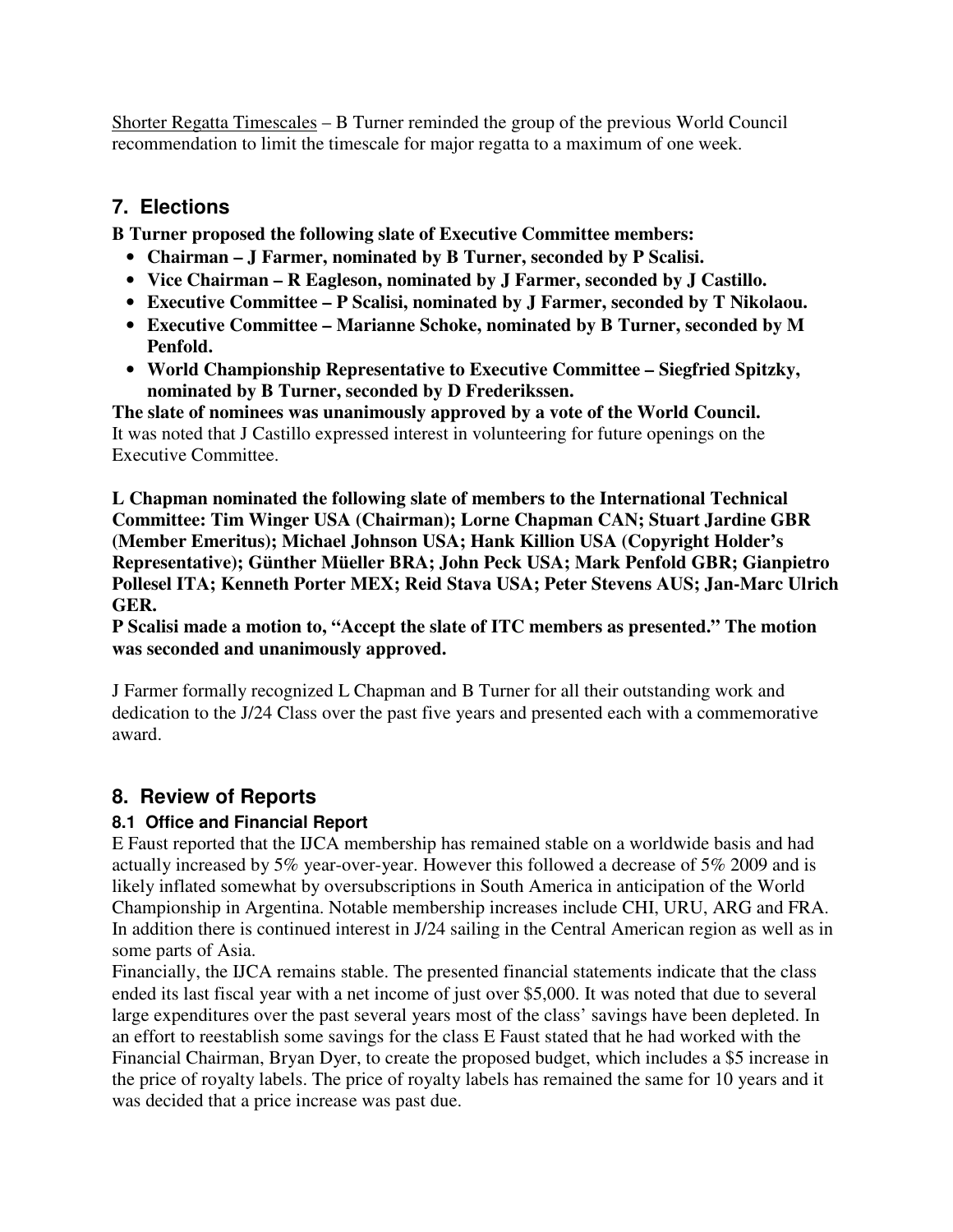**J Farmer made a motion that, "The financial statements and proposed budget be accepted as presented." The motion was seconded and unanimously approved.** 

#### **8.2 NJCA Reports**

Each NJCA submitted a written report in advance of the meeting.

#### **8.3 Technical Report – Lorne Chapman**

L Chapman noted that there has been very little interaction with the copyright holder over the past year apart from a few minor questions regarding authorized parts suppliers. The ITC has worked to continuously strengthen the measurement capabilities around the world, notably in Italy, South America and the Caribbean. The ITC will work to update the list of certified measurers with current contact information. An effort to inspect all J/24s for illegal materials is underway and affordable handheld metal detectors will be used regularly at future regattas. Scanning a boat requires about 5 to 10 minutes. Some boats at the 2010 World Championship were found to contain lead and the tools to detect these materials are being made available. The IJCA Regatta Regulations, Class Standard Sailing Instructions and NOR have proven to work well for the major championships and these documents are being continuously updated and improved with feedback from the regatta organizers. One suggestion has been to lower the penalty for hitting a mark from 20% to 10%. This idea will be explored further and perhaps included in future versions of the ITC documents. The rule change processing continues to require a significant amount of time. Many rule change proposals are presented without the necessary background information or supporting information to proceed through the rule change process completely, but it was stressed that each proposal is given a serious and thorough review by the members of the ITC. The ITC also continues to the best of its ability to monitor adherence to the J/24 building specifications. Some builder issues have been noted and will be investigated further with the intention of eliminating any real or perceived differences in the boat produced by various manufacturers.

R Stava gave a report on providing technical support at the 2010 South American Championship in Peru. Due to time and staffing limitations, a truncated measurement was carried out on all boats including weighing boats and scanning sumps for illegal materials. Several Peruvian boats were noted to be absent motor mounts and a waiver was created for the regatta to allow these boats to compete. It was noted that these boats will need to install motor mounts before they can compete in any future class sanctioned events. Overall, the regatta was a success and the ITC support was well received.

K Porter reported on his support of the growing fleet in El Salvador where he had spent a week measuring boats and offering technical support to the sailors there. The ESA-JCA is anxious to acquire more boats and to expand their sailing activities. K Porter also noted that there is growing interest in J/24 sailing in Guatemala and the IJCA should help support these emerging countries with obtaining boats and bringing them into compliance with the rules. L Chapman noted that similar cooperation has been taking place with the AUS-JCA providing technical assistance to the SIN-JCA.

R Stava provided the group with a price quote for the purchase of sail measurement templates. The total cost of a template is \$501.80.

#### **8.4 Website Design Report – Eric Faust**

E Faust described that a new website is in the process of being completed and showed the work in progress to the group. A request for proposal had been distributed earlier in the year and the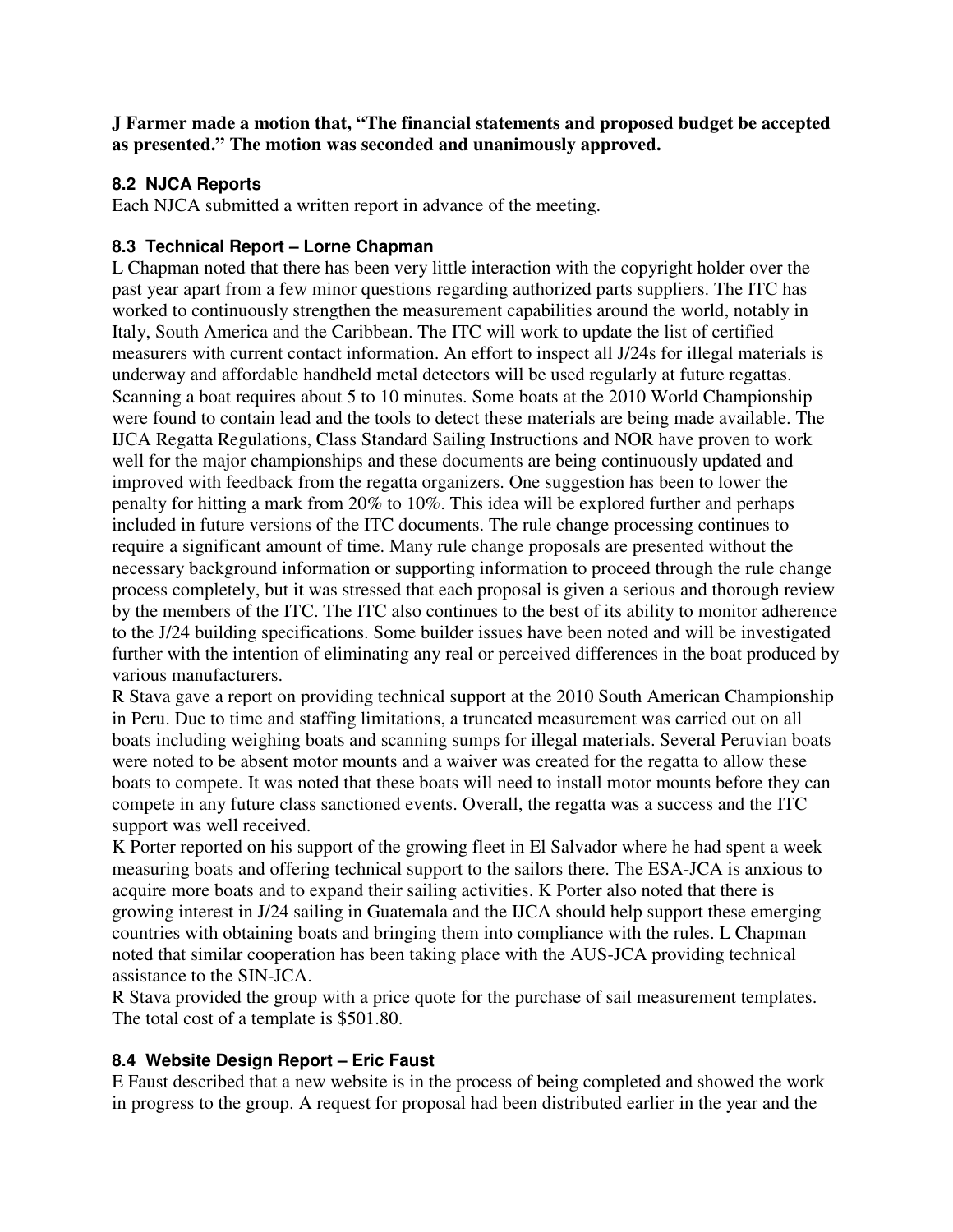Executive Committee had chosen to work with Regatta Designs to complete the process. The website will run on the open-source Wordpress platform, which will allow multiple editors and administrators to easily post news and information. Functionality can be designed to allow for each country or region to have access to the site and post specific information at any time. The intention is to provide timely content that will attract visitors on a more regular basis. Each NJCA will be asked to appoint a website administrator who will be responsible for updating the website with country news. At the continental level, several website administrators can act as moderators and administrators to post information relevant to multiple countries in a region. Work is progressing and the pages are being populated with information now. The website will also integrate with many social networking sites such as Facebook and Twitter to help push information to the members. It is hoped the new website can be launched within 60 days. J Farmer noted that the key to a dynamic website is having fresh information and we are counting on the input from each country to make this happen. M Kenny agreed and pointed out that technology is secondary to the governance of the website and establishing a strong system for managing the content is important. Also an active and vibrant discussion forum is a major draw for members and a good resource for new sailors. If the site design can be leveraged at the international level and used for country or fleet websites, this would be very attractive to the many members and could also create a central repository for J/24 information worldwide.

#### **8.5 Copyright Holder's Report – Bob Turner**

B Turner indicated that he did not receive the report he requested from Jeff Johnstone at J/Boats Inc. but did receive a letter of support for the Newport, Rhode Island bid for the 2014 World Championship.

### **9. New Business and Submissions**

#### **9.1 2011 World Championship Update**

E Faust read a report received from Siegfried Spitzky, President of the ARG-JCA. The regatta is scheduled for November 10-18, 2011 in Buenos Aires, Argentina. The Jury Chair will be Dr. Emilio Feliu Serra, who travelled to Sweden to be part of the Jury for the 2010 Worlds. The event website (http://www.j24worlds2011.org.ar) is now live and additional information will be posted in the near future. The host club, Yacht Club Argentino, is prepared to host the vent and has the facility to accommodate as many as 80 J/24s for the regatta. Charter boats will be made available to out of country teams and will be coordinated through the host country organizers. L Chapman noted that the head measurer in Argentina is quite capable and that the organizers have been diligent in following the Regatta Regulations to date. In addition, a representative of the ITC will be making a site visit in the near future.

#### **9.2 2014 World Championship Bids**

Bids had been submitted to the World Council from Newport, Rhode Island, USA and from Port Credit, Ontario, Canada. The competing bids were presented to the group and discussed in detail. J Farmer suggested that planning a world championship regatta is a long process and that the class should give the host as much lead time as possible. It was unanimously agreed that a vote should be taken to determine which bid would be accepted.

**J Farmer then asked for a show of hands for the competing bids. 14 votes were cast in favor of the Newport, RI bid while 11 votes were cast in favor of the Port Credit, ON bid.**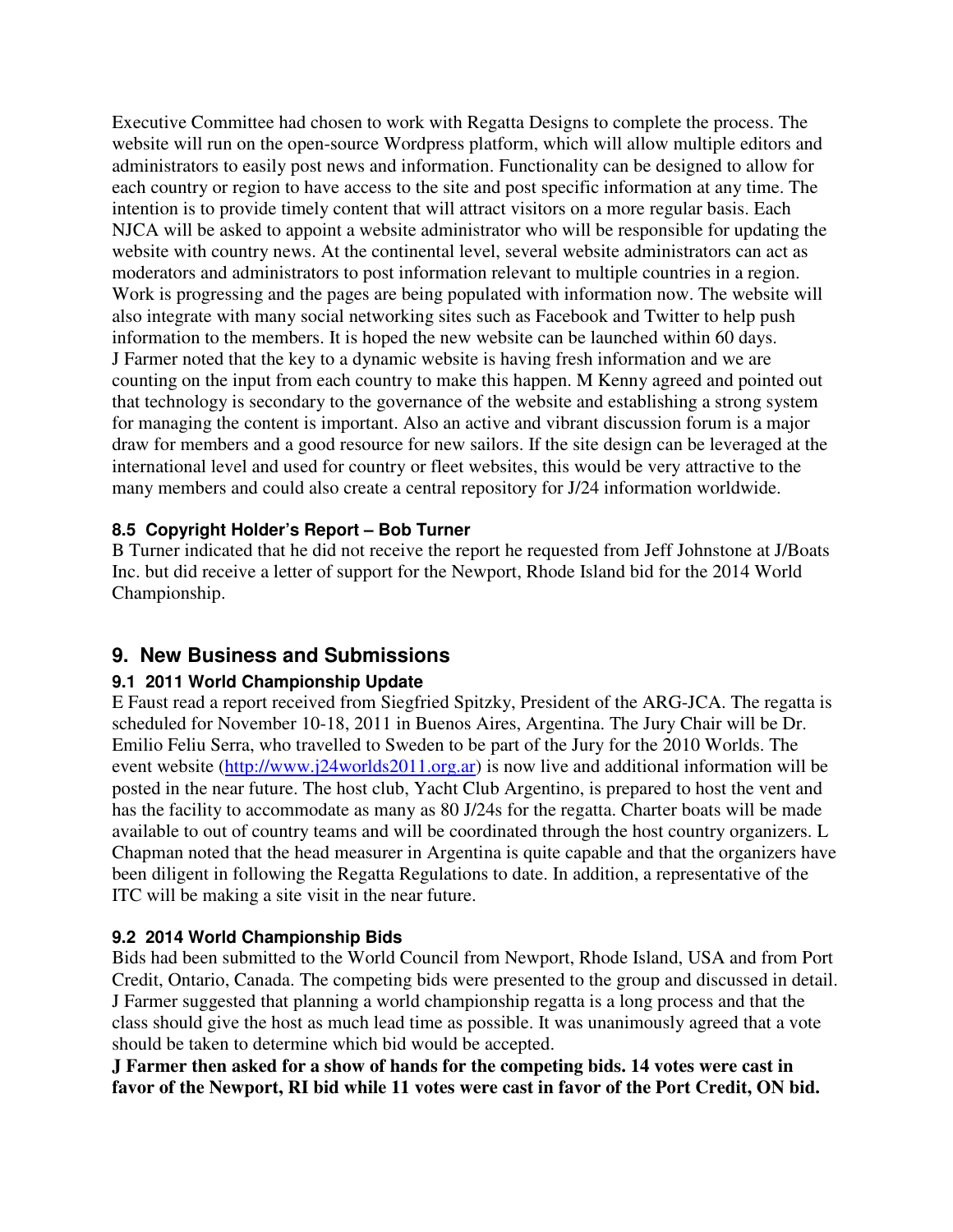**The 2014 World Championship was awarded to Newport, Rhode Island, USA.** The regatta will be held on September 20-26, 2014.

#### **9.3 2012 and 2013 European Championships**

The suggested country rotation for the European Championship developed by Stuart Jardine and Geoff Evelyn shows Italy as the host in 2012. The ITA-JCA submitted a proposal from the Club Nautico Arzachena in Cannigione, Sardinia, the host of the 2008 World Championship. The bid was presented by B Turner on behalf of the ITA-JCA. After review, **P Scalisi made a motion, "To accept the bid from the ITA-JCA and award the 2012 European Championship to the Club Nautico Arzachena." The motion was seconded and approved.**

For 2013 the suggested country rotation shows Sweden as the host. At the 2009 WCM, the MON-JCA submitted a proposal to host the 2012 European Championship at the Yacht Club de Monaco when it appeared that the ITA-JCA may not be able to host the event. **D Frederikssen made a motion, "That the proposal from the MON-JCA be accepted to host the European Championship in 2013 and allow the SWE-JCA to host in 2014." The motion was seconded and approved.** The SWE-JCA will be invited to host the 2014 European Championship and Slovenia will be dropped from the suggested country rotation as that country has yet to establish any significant J/24 activity.

#### **9.4 Match Racing Proposal**

T Nikolaou made a presentation describing a possible J/24 match racing event that would involve the top sailors from around the world. J Farmer indicated that this is a very interesting concept and encouraged T Nikolaou to continue his planning and to make a formal event submission to the World Council at a future date and stated that the World Council is always interested in exploring new ways to utilize the J/24 and encourage competition. T Nikolaou indicated that he is interested in organizing an event that would be attractive to the sailors and is open to input from anyone interested in helping him further develop his ideas.

#### **9.5 Women's Championship**

B Turner stated that the GER-JCA in interested in hosting a Women's World Championship at some point in the future. The current roadblock is obtaining the sponsorship necessary to hosting a world-class event. E Faust indicated that the Beverly Yacht Club in Massachusetts is interested in once again hosting a J/24 Women's Open Championship in 2012. BYC has hosted two prior Women's Open Championships and has proven regatta organizing abilities. The group agreed that the IJCA is in favor of supporting women's regattas and that the U.S. and German organizers should work through the class office to establish the best timing of the future championships.

#### **9.6 Change to Article 6 of the IJCA Constitution**

R Eagleson had been previously tasked with drafting an amendment to Article 6 of the IJCA Constitution as outlined below:

#### **Purpose:**

To clarify the definitions of suspension and expulsion and to establish a fair system of due process for carrying out suspensions and expulsions.

#### **Current Wording:**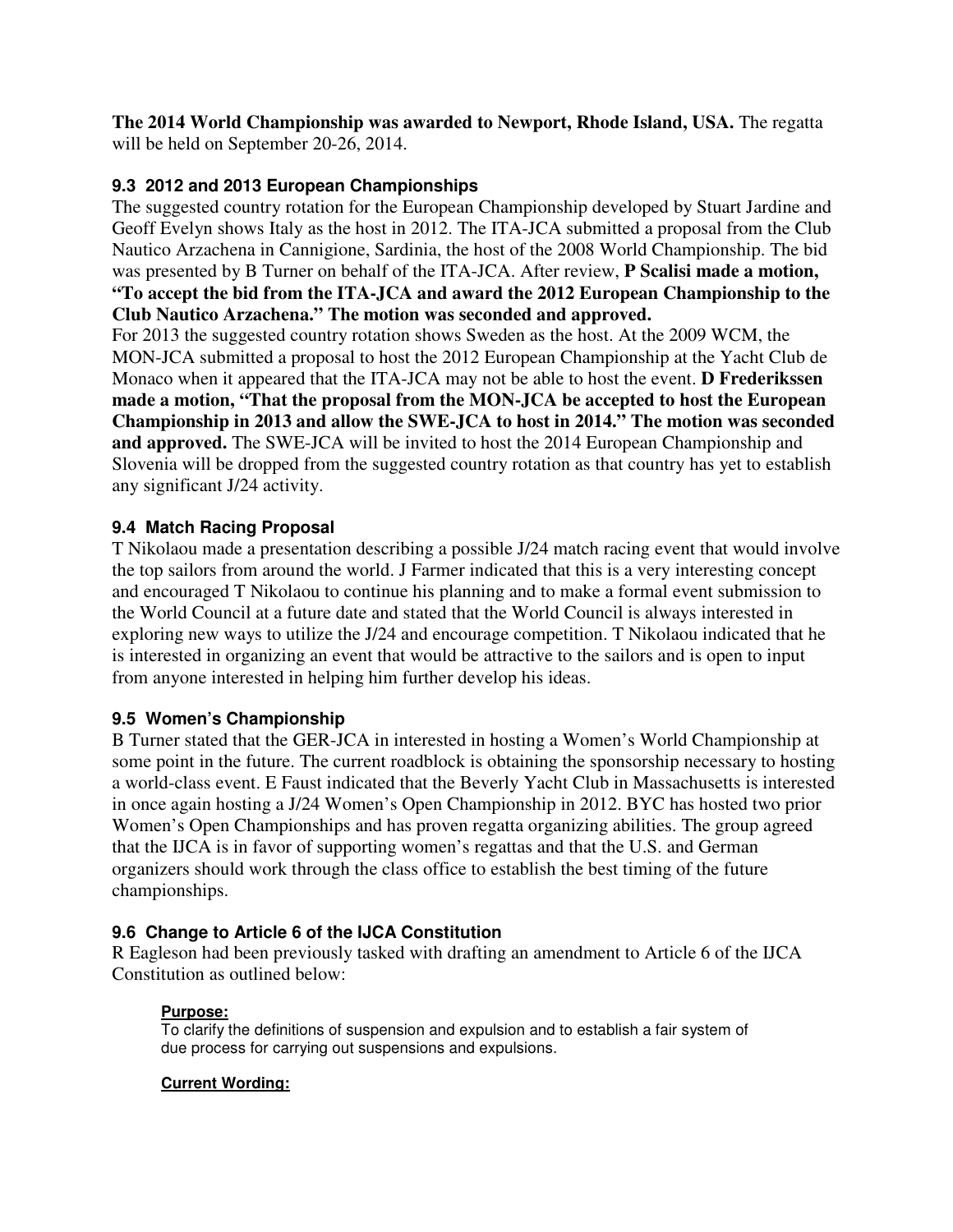- 6.1 The Executive Committee shall have the authority to suspend any NJCA, Full Member, Associate Member or Sponsoring Member as defined in Section 4 of the IJCA Constitution, for the following reasons; non-payment of dues, willful disregard of the rulings or directives of the IJCA after due notice, bringing the sport of sailing into disrepute, intentional and/or gross violation of the IJCA Class Rules and or the Racing Rules of Sailing. The term of suspension may not exceed one year unless the suspension is extended by the World Council in the succeeding year. A member's suspension may be ended if the issue is brought before a meeting of the World Council and a majority of votes cast favor re-instatement of the member or through appeal to the Executive Committee provided the suspension has not been extended by the World Council.
- 6.2 A member may be expelled only if the issue of their expulsion is brought before an Annual Meeting of the World Council and three-fourths of the votes cast are in favor of expulsion. Terms of the expulsion shall be set by the World Council.

#### **Proposed Wording:**

- 6.1 The Executive Committee shall have the authority to suspend the membership of any NJCA, Full Member, Associate or Sponsoring Member as defined in Section 4 of the IJCA Constitution, and hereafter referred to as the "member", for one or more of the following reasons: non- payment of dues; wilful disregard, after due notice, of the rulings or directives of the IJCA; intentional and/or gross violation of the IJCA Class Rules ; bringing the International J24 Class Association or the sport of sailing into disrepute as currently defined by Rule 69 of the Racing Rules of Sailing.
- 6.2 The intention to suspend a member shall be approved by a simple majority vote of the Executive Committee, and the intention to do so shall be advised in writing to the relevant member who will be then be allowed a period of fifteen days to provide a response. The date of the commencement of the intended suspension shall also be confirmed to the member at this time.
- 6.3 The initial period of suspension shall run from the date of commencement as decided and advised by the Executive Committee until the date of the next scheduled meeting of the World Council.
- 6.4 The World Council shall have the authority, by a simple majority of the votes cast, to rescind a suspension or to extend the period of suspension until the date of the next meeting of the World Council.
- 6.5 During a period of suspension the suspended member shall not participate, either as helmsman or crew, in any J24 sanctioned event and will not have any access to office support, measurement, website, or any facility provided by the J24 Class Association.
- 6.6 The Executive Committee shall have the authority to remove the suspension of a member at any time, if wholly satisfied that the original reasons are no longer valid or that mitigating actions have been taken
- 6.7 A suspended member may be expelled from the Class only if their expulsion is recommended to an Annual Meeting of the World Council by a majority vote of the Executive Committee and is then approved by three-fourths of the votes cast at the relevant meeting of the World Council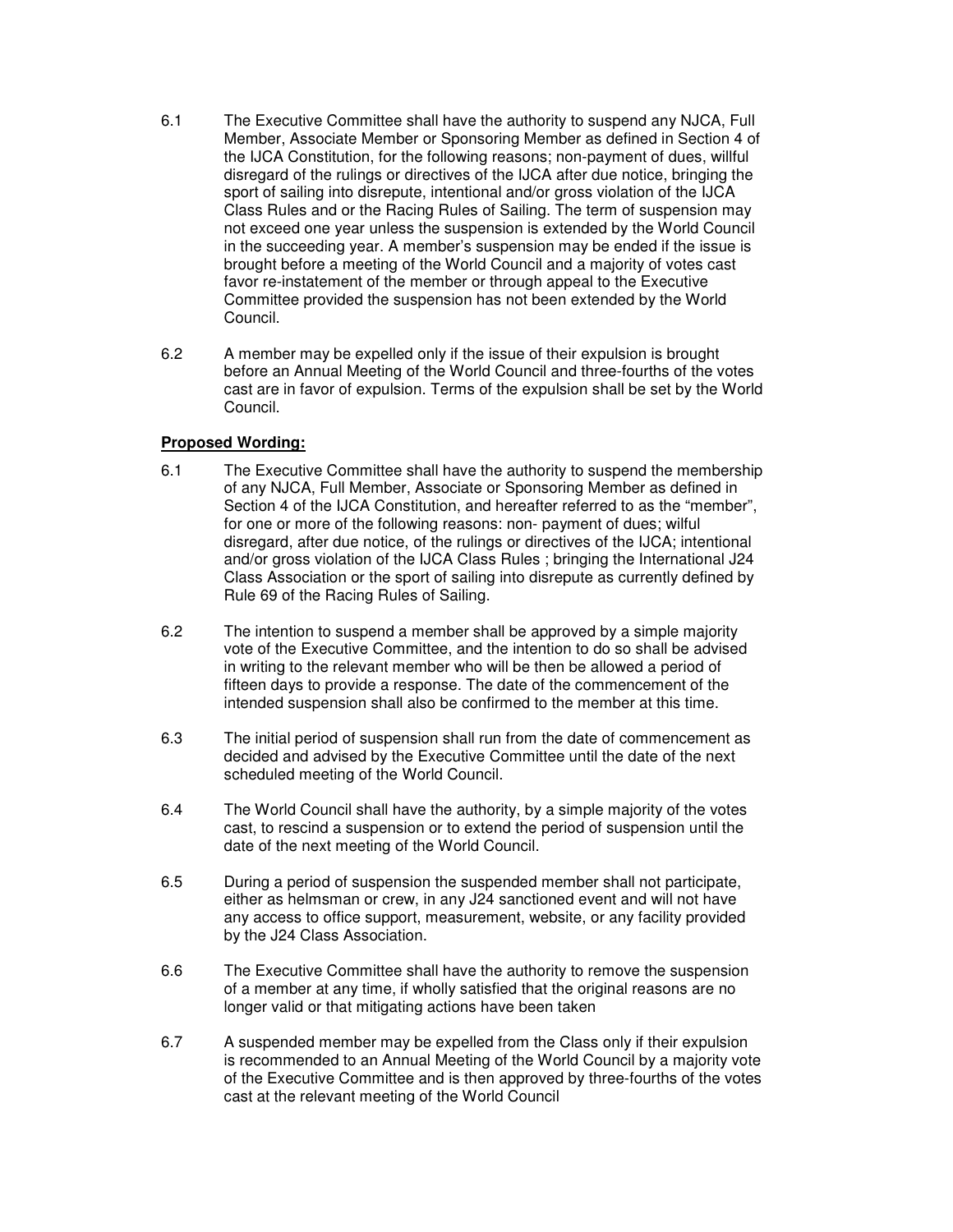6.8 The intention to submit a motion of expulsion to the World Council, and the reasons for so doing, must be advised to the member concerned, in writing, by the Executive Committee no less than six weeks in advance of the date of the meeting of the World Council.

> The details of the response, if any, to this advice must be made known to the members of the World Council, and considered by them, before any vote is taken.

6.9 The expulsion of a member, having been approved by the World Council, is permanent.

#### **P Scalisi made a motion, "To accept the proposed change to the IJCA Constitution." The motion was seconded and unanimously approved.**

#### **9.7 Proposal for Expanded Entry to the 2012 World Championship**

P Scalisi presented a submission developed by the USA-JCA and the Rochester Yacht Club to make entry into 2012 World Championship an open to all IJCA members in good standing. The organizers in Rochester are confident that they have the facilities and manpower to accommodate a large fleet of J/24s. It is believed that a large world championship regatta would be a great way to promote the J/24 Class at a time when it is sorely needed.

R Stava, who is from Rochester, reiterated that the yacht club has the capability and the desire to handle a large fleet and is excited about the possibility of hosting the largest J/24 World Championship in history.

After discussion, **P Scalisi made a motion, "That entry to the 2012 World Championship will be open to all IJCA members in good standing with the stipulation that all helmspersons must have been members of the IJCA in 2011 and must have helmed in at least one district, national or continental level event in the calendar year 2011." The motion was seconded and approved.** P Scalisi indicated that he would work with the USA-JCA Board of Governors to establish criteria to assure a minimum level of competence for the U.S. entrants and report back to the Executive Committee with his findings.

L Chapman noted that the effect of this motion on the Regatta Regulations will need to be studied and any appropriate changes or amendments will need to be put in place prior to the regatta.

#### **9.8 Proposal for Women's and Youth Teams at the World Championship**

#### **L Chapman made a motion that, "That paragraph 4.8 (1st occurrence) of the IJCA Regatta Regulations - World Championships be revised as follows:**

A motion was passed at the Oct. 6, 2007 World Council Meeting as follows: "For the 2008 For all World Championships and the 2009 World Championship, 'One all female crew per country, to be selected by each governing J/24 national authority, will be eligible to sail the J/24 World Championship and to compete for the Jaeger J/24 World Championship Women's Trophy. Also, one under 25-years crew per country, to be selected by each governing J/24 national authority, will be eligible to sail the J/24 World Championship to compete for the under-25 Turner Trophy."

#### **And that paragraph 4.9 be inserted as follows, and subsequent paragraphs be renumbered sequentially:**

Also, o One under 25-years crew per country, to be selected by each governing J/24 national authority, will be eligible to sail the J/24 World Championship to compete for the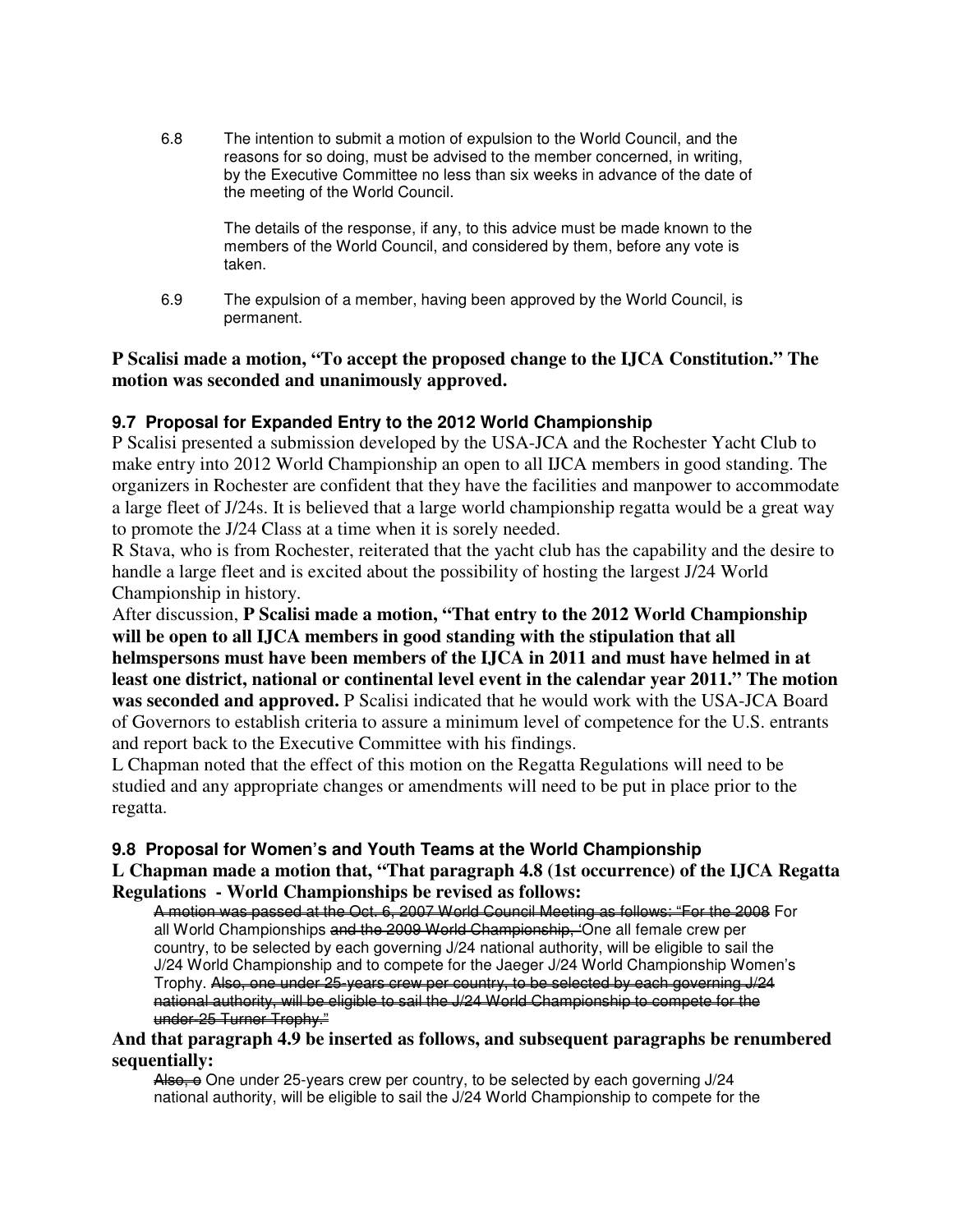under-25 Turner Trophy. The crew members shall all be 24 years of age or under on the first day of championship racing.

#### **The motion was seconded and approved.**

#### **9.9 World Championship Charter Boats Discussion Paper**

L Chapman presented a discussion paper regarding the handling of charter boat arrangements for world championship regattas. The Regatta Regulations currently contain an agreement, to be executed by the IJCA and the local world championship organizers, that states that the Organizing Authority will be responsible for paying the cost of bringing the charter boats into compliance with the Class Rules. This cost can be recouped from the boat owner or the boat charter. L Chapman stated that he had added that language to the World Championship Agreement to protect the interests of sailors travelling from long distances to compete in world championships. However, several world championship hosts have balked at this provision as being too onerous and it is jeopardizing the viability of future events.

The discussion paper outlined several possible solutions to this problem. Option 3 of the discussion paper reads: "3. The class take some steps to protect the competitors such as: Make available a Charter Agreement that spells out the responsibilities of the charter crew and owner to be used if they choose. If the agreement is used, the Organizing Authority holds the charter fee and any damage deposit that gets paid to the owner and refunded to the charter crew respectively when the parties agree that the obligations have been met."

**R Eagleson made motion that, "Option 3 of L Chapman's document be accepted as a IJCA principle and that the IJCA Technical Committee is requested to draft a charter agreement that can be used by world championship organizers to protect the interests of both the boat owner and the person chartering the boat." The motion was seconded and approved.**  P Scalisi noted that item 12 of the Agreement to Host a World Championship requiring the Organizing Authority to pay for boat bringing boats into compliance with the Class Rules will

need to modified once the charter agreement is written and accepted into the Regatta Regulations.

### **10. Technical and Class Rule Change Proposals**

L Chapman presented a number of proposed changes to the IJCA Class Rules that had been received, reviewed and evaluated by the Technical Committee over the past year.

#### **10.1 Proposal to Change to the J/24 Sail Configuration and Crew Weight**

From: Pete Ramsdale of the BER-JCA

Proposal: Change the Class Rules as follows:

1. - 3.6.1 Except as provided in Rule 6.1.7, only one mainsail, one jib, and one spinnaker shall be on board when racing.

2. - 8.1.1 The use of more than one mainsail, one jib and one spinnaker, or the alteration thereof, during a regatta. Damaged sails may be repaired or replaced at the discretion of the Race Committee. In addition, one storm trysail and/or one storm jib as described by Rule 6.1.7 may be carried.

3. - 3.6.2 (Sentences dealing with the Jib) The body of the sail shall be single-ply sail. For the jib, the ply material shall be either woven and/or laminated ply of either polyester, HMPE or aramid. 4. - 3.6.9 (Paragraphs dealing with the jib) JIB shall not weigh less than 3.0 kg weighed dry without sail bag or any rigging. No abnormal distribution of sail materials, or abnormal components shall be used to increase the weight of the sail to satisfy this rule.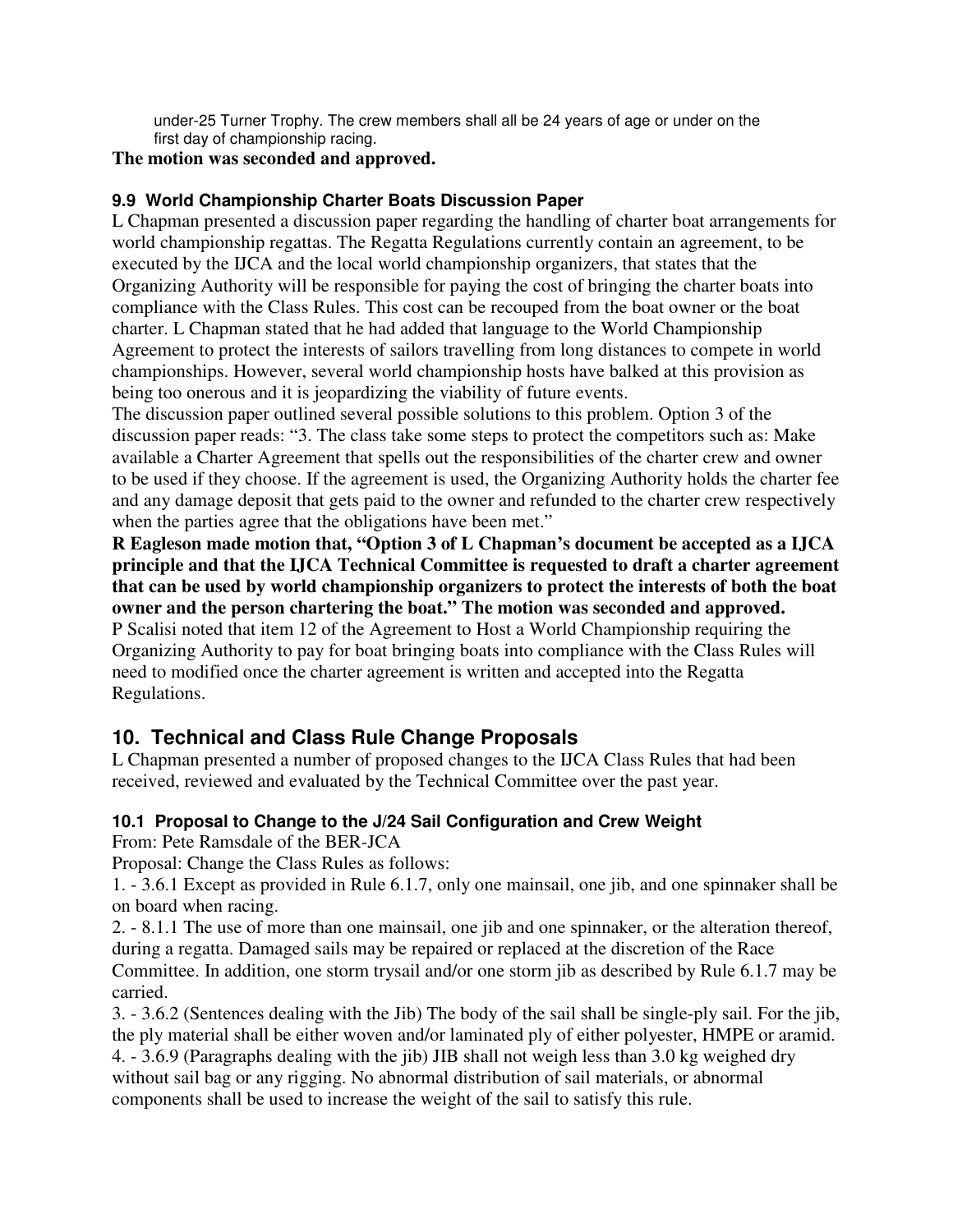5. - 3.6.11 Jib j) Jibs made of laminated materials shall have a woven material patch fixed at the tack on which the sail royalty label shall be attached and the sail may be endorsed by the measurer.

6. - 5.2 Total crew weight (in swim wear) shall not exceed 320 kg.

7. - NOT SPECIFIED - Potentially look to relax rules regarding forestay length and mainsail roach to balance the boat in lighter conditions.

#### **P Scalisi made a motion to, "Reject the proposal from the BER-JCA." The motion was seconded and approved.**

### **10.2 Proposed Change to Class Rule 3.8**

From: Lorne Chapman of the ITC

Proposal: Change Class Rules Section 3.8. to deal only with Fixed Fittings To Be Carried When Racing - the remainder of the equipment is combined with the "Safety Equipment" in Section 4. (*see Proposal 10.3 below.)*

1. Change the title of Section 3.8 to "Fixed Fittings To Be Carried When Racing"

2. Change the body of Section 3.8 to read:

3.8.1 Four headsail sheet tracks, each not more than 610mm in length, located in the positions as indicated on Plan A, except on J/24s produced in the U.S.A. prior to January 1979 which may retain factory installed 1220mm aft tracks.

3.8.2 One mainsheet traveler track, positioned as indicated in Plan A. The traveler track support may be of any material and shall not weigh less than 1 kg.

3.8.3 Two primary sheet winches positioned on deck between the mainsheet traveler and the aft face of the forward end of the cockpit well with a drum diameter not exceeding 76mm. 3.8.4 A complete outboard motor bracket fixed to the transom.

#### **R Eagleson made a motion to, "Accept the proposal as presented." The motion was seconded and approved.**

### **10.3 Change to Class Rule 4**

From: Stuart Jardine of the ITC and the GBR-JCA

Proposal: Change Class Rules Section 4. SAFETY RULES WHEN RACING specifically as follows:

1. Remove all uses of the word "Safety" and change title to "REQUIRED EQUIPMENT WHEN RACING"

2. Change Section 4 as follows:

4.1 The following shall be carried on board when racing:

4.1.1 A minimum of one fixed marine type compass of magnetic card or digital readout type capable only of instantaneous readout. (Compasses capable of displaying stored headings and/or performing calculations for storage of tactical information shall be not allowed.) *(See separate proposal to change this item)*

4.1.2 A minimum of one fire extinguisher.

4.1.3 Life jackets or personal buoyancy equipment for each member of the crew.

4.1.4 A minimum of one throwable lifesaving device with sea anchor attached, on deck, and ready for use.

4.1.5 Equipment capable of disconnecting and severing the standing rigging.

4.1.6 A minimum of one marine first aid kit and manual.

4.1.7 A minimum of a one bucket of minimum capacity 9 litres fitted with a lanyard.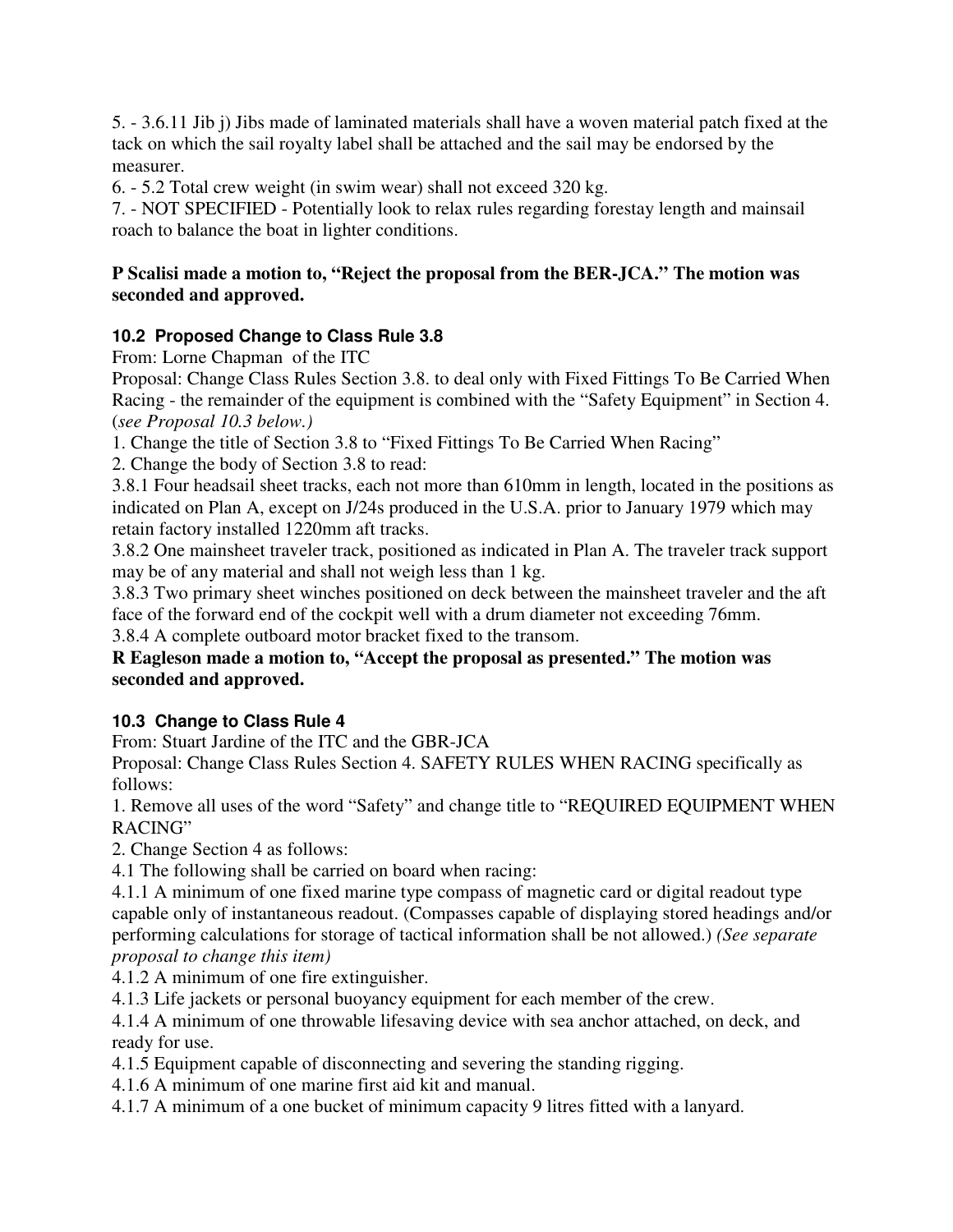4.1.8 One anchor with or without chain of combined minimum weight of 6kg attached to a minimum of 40m of not less than 8mm rope. When carried, anchor chain shall be attached to the anchor and shall be not weigh more than 6 kg. The minimum weight of the anchor shall be 3kg. 4.1.9 One outboard engine with a minimum weight of 14kg, which when not in use shall be securely stowed under one of the main berths or aft of the sill of the companionway.

4.1.10 A minimum of 2 liters of motor fuel carried in reserve when the boat crosses the finish line for the last race of the day.

4.1.11 Other equipment to conform with regulations of the jurisdiction in which the boat is racing.

4.2 The boat shall comply with equipment regulations and standards prescribed by the MNA and government jurisdiction in which the boat is racing, and the Notice of Race, that may be in addition to those contained in the class rules.

4.3 No change.

**M Penfold made a motion to, "Accept the proposal as presented." The motion was seconded and approved.** 

#### **10.4 Proposal to Reduce the All Up Sailing Weight to 1330 kg.**

From: The IJCA Technical Committee

Proposal: Reduce the all up Sailing Weight to 1330 kg. Specifically to change rule 3.7.3 as follows:

3.7.3 The all-up weight for racing, excluding the crew, shall be not less than 1330 kg. This weight shall include all items in Rule 3.7.1, items specified in Rules 3.8.1 through 3.8.4 (Fixed Fittings To Be Carried When Racing), Rule 4.1, Rule 4.2 and Rule 6.1 (Optional Equipment). All of the above items shall be itemized and listed on the Measurement Form Part C - Inventory of Required and Optional Equipment, which shall be carried aboard the yacht and be available for inspection by race authorities. This inventory shall also list any correctors required under Rule 3.7.2. Specifically excluded from counting as part of all-up weight for racing are sails (Rules 3.6), life jackets or personal buoyancy equipment (Rule 4.1.7), personal clothing and gear, food, galley ware and stores, and liquid beverages other than those allowed under Rule 6.1.26.

#### **R Eagleson made a motion to, "Accept the proposal as presented." The motion was seconded and approved.**

It was noted that this change needs to be announced widely through all available channels once the rule change is approved by ISAF. It is expected that ISAF approval would occur in the first quarter of 2011.

#### **10.5 Proposed Change to Class Rule 4.1.3.**

From: Tim Winger of the ITC

Proposal: Change class rule 4.1.3 to remove the total ban on GPS based devices and to permit them with restricted usage.

1. Specifically, 4.1.3 is to read: A minimum of one fixed or removable mount marine type compass of magnetic card, digital readout or GPS-based types. Use of individual devices that provide performance and navigational data through use of any technology is allowed while racing, provided that the devices are not interconnected to any other devices or ancillary equipment such as wind instruments, plotters or separate computers. Interconnection to one additional electronic readout that reproduces exactly the same information as the integral screen is permitted.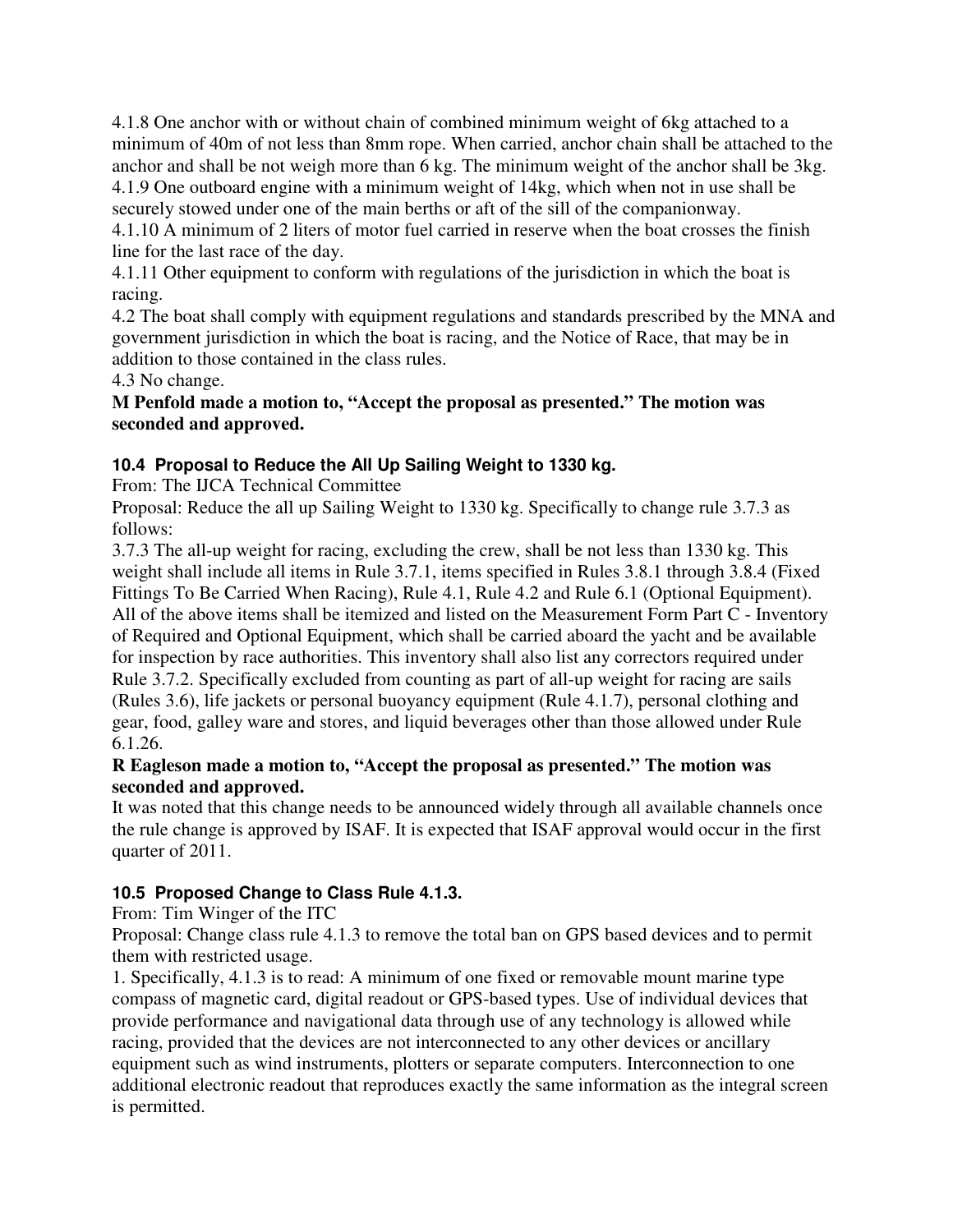2. Eliminate rule 8.1.5

#### **J Castillo made a motion to, "Accept the proposal as presented." The motion was seconded and failed by a vote of 12 in favor to 13 opposed.**

#### **10.6 Proposed Change to the Weight of the J/24**

From: ITA-JCA

Proposal: To change the entire weight scheme for the boat.

Specifically to:

1. Change rule 2.8.2 - Builder's Weight minimum from 1,190 kg to 1,160 kg, and eliminate the maximum of 1250 kg. Remove provision for adding corrector weights not exceeding 30 kg. in total weight when required to meet the Builder's minimum weight.

2. Change rule 3.7.1 - Basic Yacht Weighed Dry shall be not less than 1270kg.- by adding sails to the list of items to be included in the dry configuration (approximately 25 kg.)

3. Change rule 3.7.2 (d) - remove references to Builder's corrector weights and change such that

4. "and the total corrector weight required to comply with Rule 3.7.1 shall not exceed 30 kg.

5. Eliminate rule 3.7.3 - The all-up weight for racing, excluding the crew, shall be not less than 1345 kg.

6. Provide a tolerance in weighing for rule 3.7.1 of +/- 5kg.

7. Retain the Required and Optional equipment as in the current rules but do not weigh it.

**P Scalisi made a motion, "To reject the proposal from the ITA-JCA." The motion was seconded and approved.** The proposal was rejected.

#### **10.7 Proposal Regarding Serial Numbers on Boats**

From: ITA-JCA

Proposal: To eliminate the requirement for the molded in serial number (formally referred to as the Hull Identification Number) on the transom and replace with aluminum plates. Specifically to:

1. Change the part of rule 3.2.1 - "No yacht shall be deemed a J/24 until it has been completed with a building number assigned by J Boats, Inc. molded into the transom." and replace "molded into the transom" with "punched into two aluminum plaques of a design approved by ISAF with one attached to the inside of the transom and the second attached to the starboard aft side of the main bulkhead. *(Specific locations added.)* 

**P Scalisi made a motion, "To reject the proposal." The motion was seconded and approved.**  L Chapman noted that the ITC would explore the use of ISAF plaques and report back to the World Council.

#### **10.8 Proposal to Allow Wire Strap Preventer**

From: Stuart Jardine of the ITC

Proposal: Add new Rule 6.1.30 reading:

"A single wire or strap preventer may be fitted between the mast bearing beam and the underside of deck directly above and within 100 mm of either the aft or forward side of the mast. This preventer may only be tightened to the extent that there is no deflection of the deck." L Chapman indicated that the ITC recommends this rule change, but the exact specifications need to studied further. **P Scalisi made a motion to, "Approve the proposal in principle and authorize the ITC to develop the final language for the Rule 6.1.30 and the ITC shall circulate the final wording to the World Council for approval via email prior to inclusion**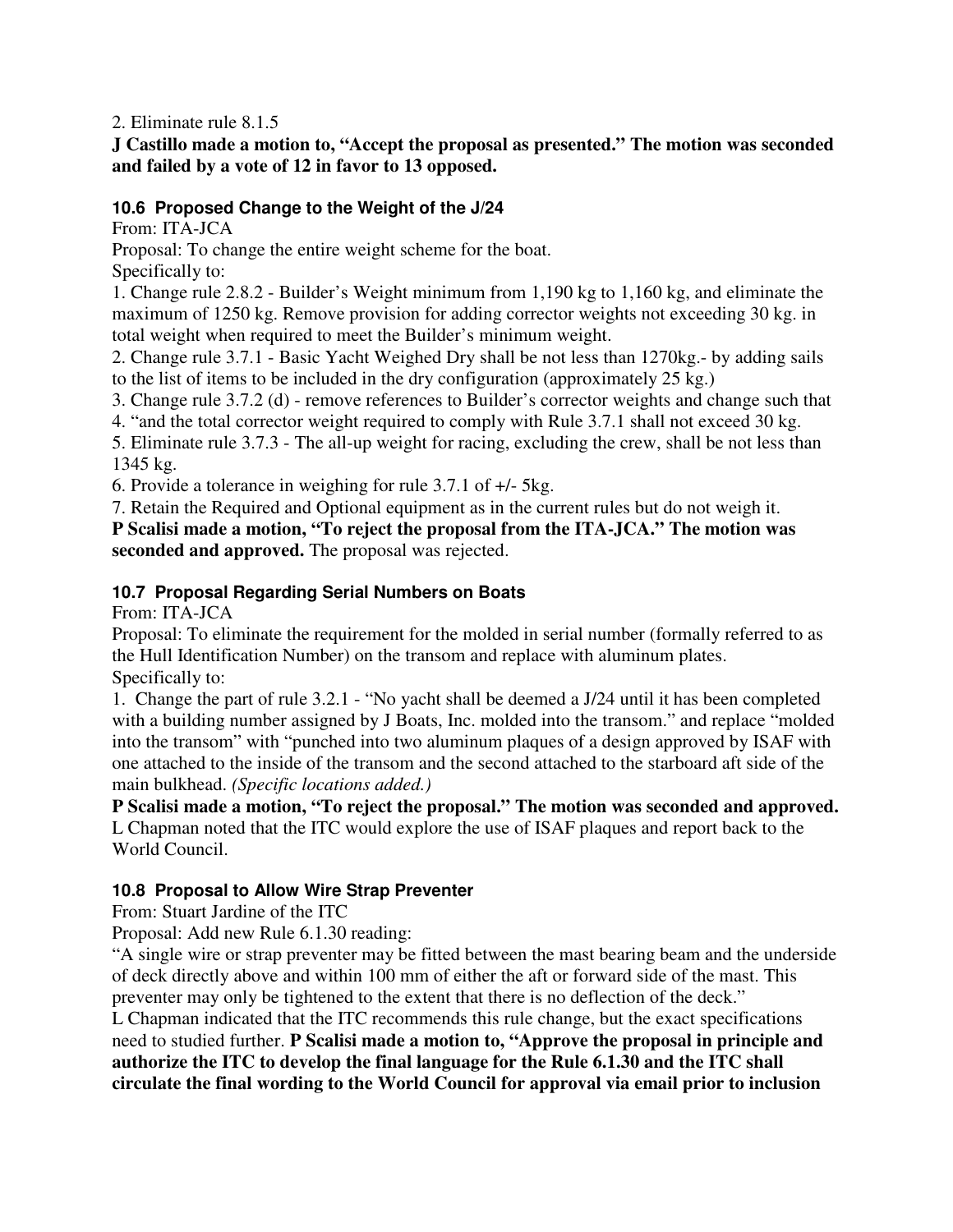**in the Class Rules." The motion was seconded and approved.** L Chapman indicated that the ITC would circulate the final wording to the World Council by email by January 1, 2011.

### **10.9 Proposal to Delete Class Rule 8.3**

From: The International Technical Committee Proposal: Delete class rule 8.3 because the issue is already covered by RRS 49.2. **P Scalisi made a motion to, "Approve the proposal as presented." The motion was seconded and approved.** 

### **10.9 Proposal to Scan All Racing J/24s for Illegal Material Placement**

Submitted by: Lorne Chapman of the ITC

Proposal: NJCAs be required to implement a program to have all boats owned by their members that will compete in future world championships, continental championships, national championships and other world qualifying events inspected prior to the regattas for violations of class rule 3.2.8d. The inspection shall be both visual and by using metal detecting scanners. The program shall be conducted by the chief measurer or technical committee chairman in each country in accordance with rule 2.7.1. and be completed in 2011. The NJCAs shall follow instructions for the specific inspection process, reporting and remedial measures to be provided by the ITC Chairman by December 31, 2010. These procedures will also become a permanent part of the J/24 measurement process.

#### **M Penfold made a motion to, "Approve the proposal as presented." The motion was seconded and approved.**

### **11. Disciplinary Issues**

B Turner reported on the status of past disciplinary issues. Regarding the issue with the former Chairman of the ITA-JCA, the ISAF review board made the following determinations: 1) The IJCA Executive Committee had properly carried out the initial suspension in accordance with the IJCA Constitution. 2) The IJCA was incorrect in the suspension imposed at the 2009 WCM because the 365 day definition of one year had expired at the time of the meeting. B Turner stated that this issue has now been put behind us as the ITA-JCA now has a new Chairman and new class leadership, which is operating smoothly.

B Turner stated disciplinary actions may be forthcoming regarding one boat from Germany, one boat from Italy and one boat from the UK found to have illegally placed lead when inspected prior to the 2010 World Championship. The NJCAs of the home countries involved have been asked to perform an investigation and determine if disciplinary actions need to be taken against the current or past owners of these boats. Based on the preliminary investigations, further action is possible in the UK, unlikely in Italy, while the status of the German investigation is unknown at this point. In the UK, the GBR-JCA is working closely with the Royal Yachting Association to assure that all actions are being carried out properly, legally and with due process.

# **12. Current Objectives and Future Strategy**

J Farmer led a discussion about the short and long-term objectives of the J/24 Class. He reminded the group that the Executive Committee works under the direction of the World Council and invited the meeting participants to offer suggestions for the future. Marketing and promotion remain an important for the class and the website redesign will help this greatly. The J/24 Class has a compelling story to tell but unfortunately the efforts of the current Marketing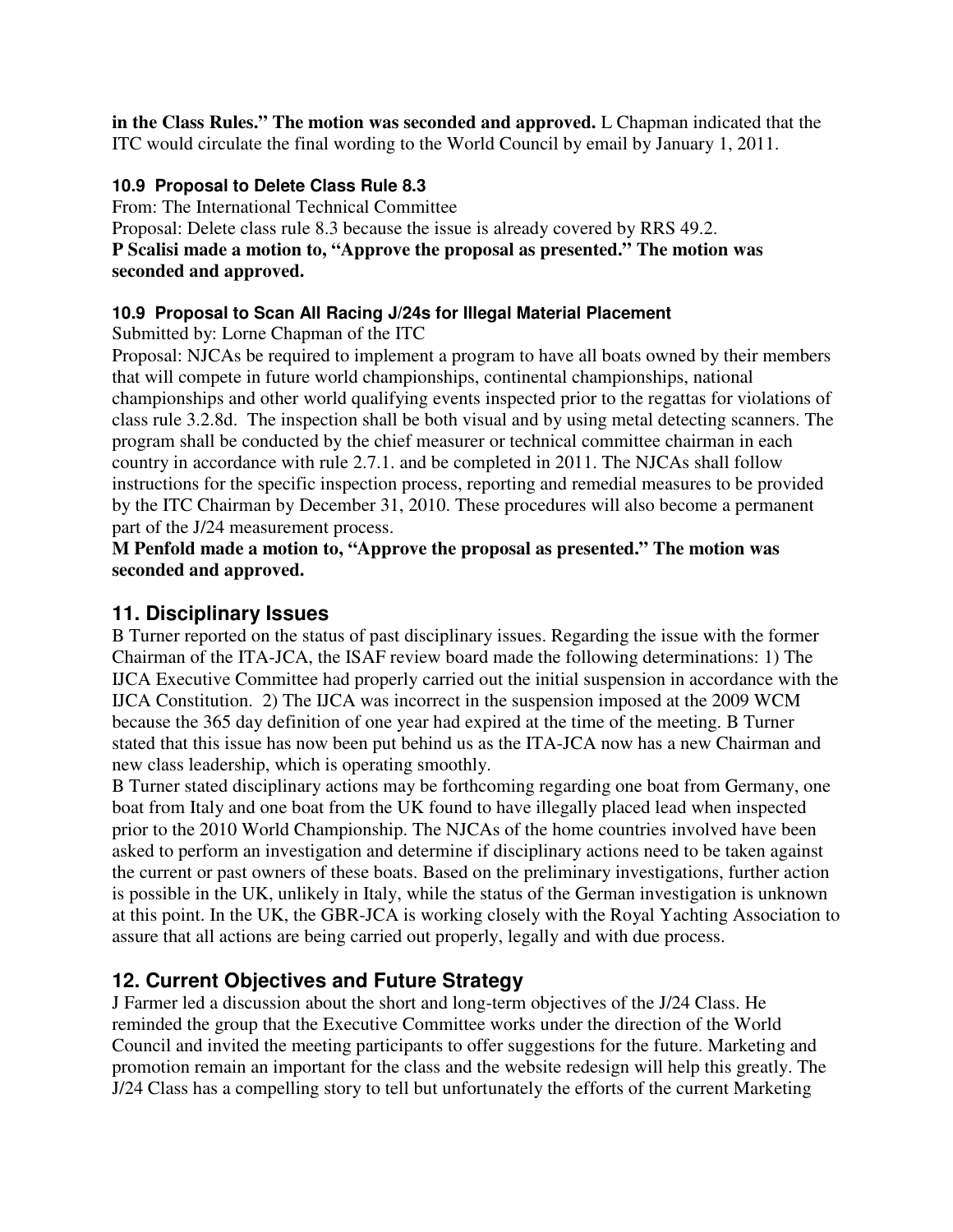Chair have fallen short. If the class can pinpoint individuals to put in the time to help with marketing it would be very beneficial.

T Nikolaou stated that he is interested in the class taking on new projects and sees match racing as the future. He again asked for input on his proposal for a match racing event. P Scalisi noted that each person in the room is an ambassador for the class and is a marketing representative. The personal contact that each person has is a great way to grow and develop the class and this needs to be communicated to each member. Every member should consider themselves a class ambassador the face-to-face communication will help grow the class from the grassroots. M Kenny described a training program in the Toronto area where the lowest finishing boats in world qualifying events will be offered free training paid for by the top finishing boats. L Chapman indicated that there are many great promotional and fleet building activities taking place but that the details of how these are carried out are not being communicated to other areas effectively. The current marketing volunteers' efforts have been lacking and new blood is needed to help with future initiatives. B Turner noted that there are several NJCAs that are making strides with the use of corporate sponsored charity events that help spotlight the J/24 Class. P Scalisi emphasized that the J/24 website should act as a clearinghouse and repository for the fleet building ideas that are being developed around the world. T Nikolaou noted that one key to developing the class is having specific targets in order to measure the success of marketing initiatives. M Penfold agreed that renewed efforts need to be taken in the UK to not only gain new sailors, but to encourage those already in the class to participate in more events. J Castillo stated that the class magazine was greatly missed. There was general agreement by the group that a magazine should be produced for 2011 in order to help spread information on a worldwide basis. R Eagleson noted that the magazine would require money to produce and that the income from the new royalty distribution scheme should be used for this. E Faust indicated that he would take on this project and produce a magazine as soon as possible and would need the assistance of each NJCA to develop the content. R Eagleson speculated that the IJCA could administer funds to NJCA in support of specific marketing efforts. These would need to be applied for in the form of grants and approved by the Executive Committee. J Farmer agreed that this should be explored further. M Penfold volunteered to help with writing articles or developing ideas into content for the website or magazine.

### **13. Date and Location of the Next WCM**

J Farmer noted that in keeping with the precedent of holding the WCM at the location of the next year's World Championship, the 2011 WCM should be held in Rochester, New York during the fall. E Faust indicated that he would coordinate with the Rochester fleet to determine the best timing for the meeting and would report back to the Executive Committee.

### **14. Awarding of the Geoff Evelyn Memorial Trophy**

The Geoff Evelyn Memorial Trophy is awarded to the member that, in the opinion of the IJCA Chairman, has made the greatest contribution to the J/24 Class in the past year. B Turner announced that he had chosen to award the trophy to Stuart Jardine and would personally present the award to him. This was received with acclaim.

# **15. Closing Remarks**